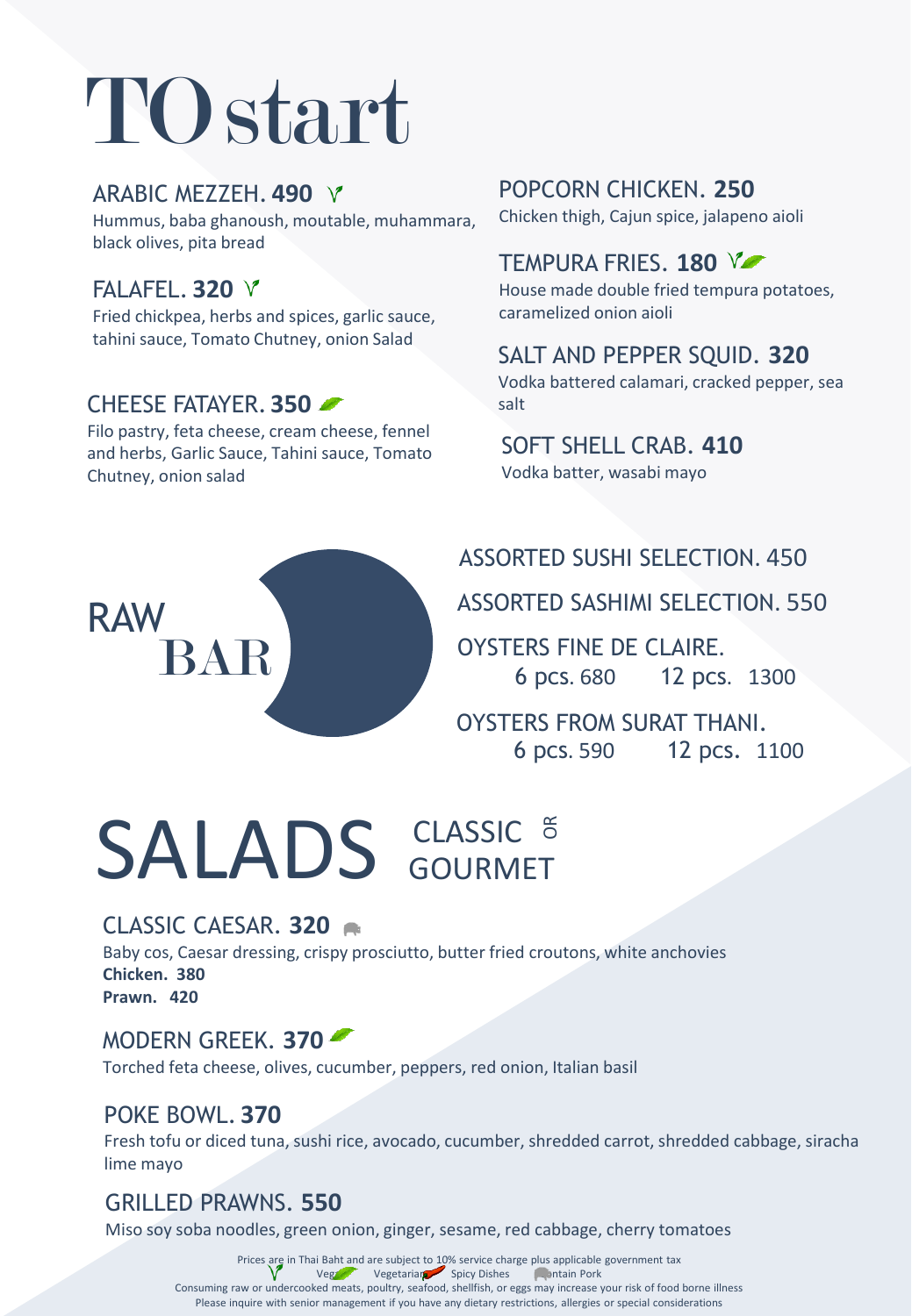# TO continue

# **BURGERS & SANDWICHES**

#### INDIAN NAAN WRAP. **370**

House made Naan bread, Tandoori chicken tikka, Garlic Sauce, Cucumber pickle, Tomato Rice, onion salad

#### WAGYU BEEF BURGER. **490**

Aged cheddar cheese, double meet, cucumber pickle, roasted onion aioli, lettuce

### OPEN FOCACCIA. **370**

Prosciutto, balsamic pear, buffalo mozzarella, walnuts, toasted focaccia, raw coleslaw

#### ANDAMAN PRAWN **350** BRIOCHE ROLL.

Butter brioche roll, garlic tossed king prawns, chives

#### MEDITERANEAN MIXED MEAT AND SEAFOOD GRILLED with olives and grilled lemon

flat bread hummus tzatziki

**5200**

# SEA FIRE SALT PLATTER GOOD FOR 2 PAX

#### COLD SEAFOOD

with lemon and cocktail sauce

**3500**

#### HOT SEAFOOD

with butter baby potatoes and grilled fish

**4500**

# FROM THE PIZZA OVEN

CAPRESE. **490** fresh tomatoes, buffalo mozzarella

## CARBONARA. **450**

crispy bacon, ham, egg, caramelized onion

DIAVOLA. **470** pepperoni chili flakes

#### PARMA. **590**

parma ham, caramelized onions, goats cheese

Prices are in Thai Baht and are subject to 10% service charge plus applicable government tax Vegan Vegetarian Spicy Dishes Contain Pork Consuming raw or undercooked meats, poultry, seafood, shellfish, or eggs may increase your risk of food borne illness Please inquire with senior management if you have any dietary restrictions, allergies or special considerations